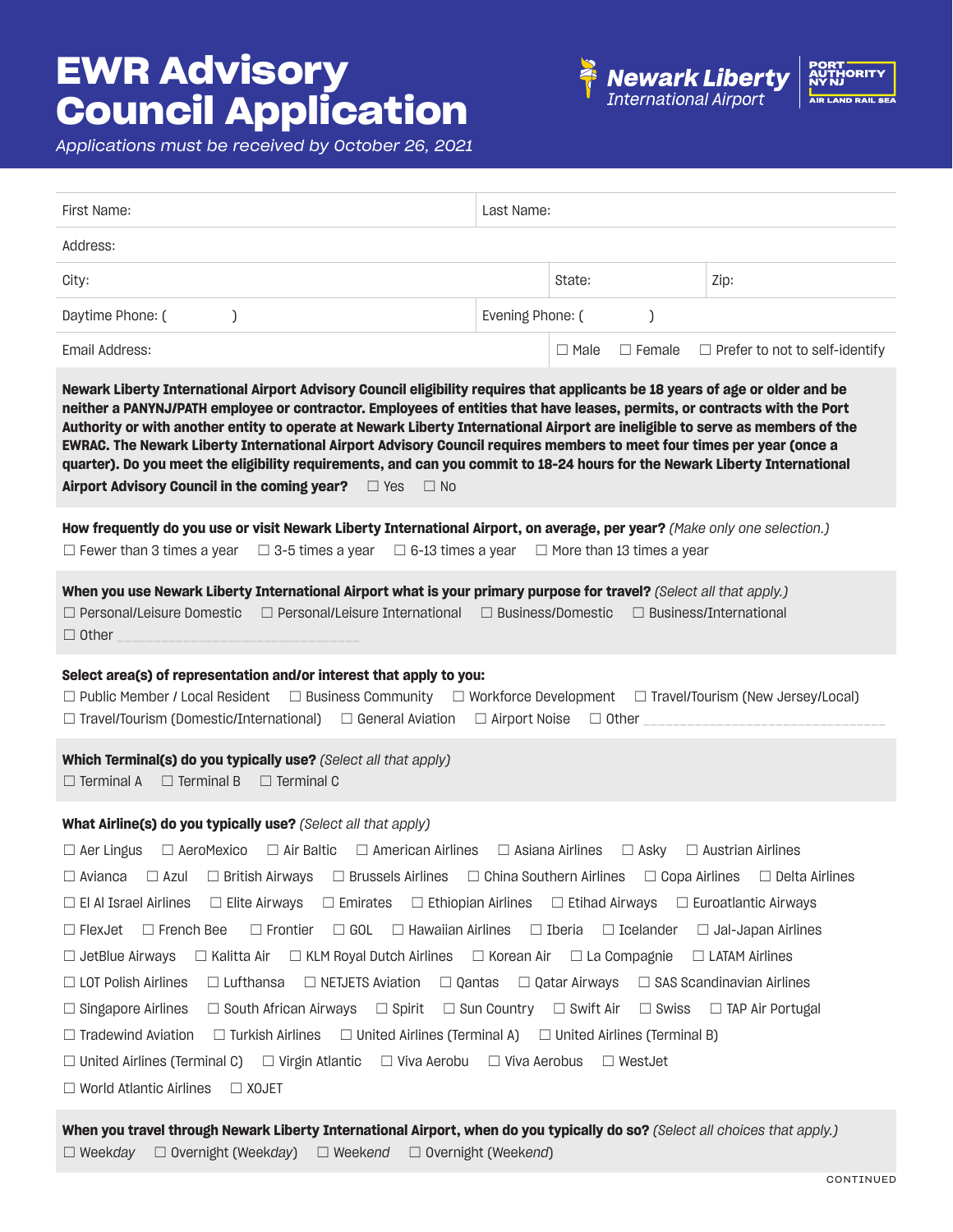| When you travel through Newark Liberty International Airport, at what time do you typically arrive and leave?<br>Arrival Time:<br>Departure Time:                                                                                                                                                                                                                                              |  |  |
|------------------------------------------------------------------------------------------------------------------------------------------------------------------------------------------------------------------------------------------------------------------------------------------------------------------------------------------------------------------------------------------------|--|--|
| When you travel through Newark Liberty International Airport, how to you typically reach the airport and your destination?<br>(Select all that apply.)<br>$\Box$ Rental Car $\Box$ AirTrain/NJ Transit $\Box$ Bus/Shuttle $\Box$ Taxi or Ride-share (Uber, Lyft, Via, etc.) $\Box$ Personal Vehicle                                                                                            |  |  |
| If you do not typically travel through Newark Liberty International what is your primary relationship with the facility?<br>$\Box$ Local Resident (City of Elizabeth / Union County, City of Newark / Essex County)<br>$\Box$ Local Business Owner (City of Elizabeth / Union County, City of Newark / Essex County)<br>$\Box$ New Jersey Resident $\Box$ Staten Island Resident $\Box$ Other: |  |  |
| If you do not travel through Newark Liberty International Airport, how do you typically interact with the airport?<br>$\Box$ Business                                                                                                                                                                                                                                                          |  |  |
| Do you have any financial ties to the Port Authority of New York and New Jersey? $\square$ Yes $\square$ No<br>If so, please explain:                                                                                                                                                                                                                                                          |  |  |

**The Newark Liberty International Airport Advisory Council meets quarterly from 6 p.m.-8 p.m. on a Tuesday evening. Are you available to meet at that time? (teleconferencing / virtual platforms would be provided if needed).** □ Yes □ No

**In the space below, please outline why you wish to serve on the Newark Liberty International Airport (EWR) Advisory Council. Include your community involvement/volunteer activities. What relevant skills, personal and/or professional experience, and unique perspectives would you bring to your service as an advisory council member?**

**In the space below, please share your knowledge or interest in regional transit issues. How much do you know about the airport, and what is your vison of the airport regarding growth and future developments?**

**Describe how you, as a member of the Newark Liberty International Airport, (EWR) would solicit feedback from, or disseminate information to, other members of your community / social networks:**